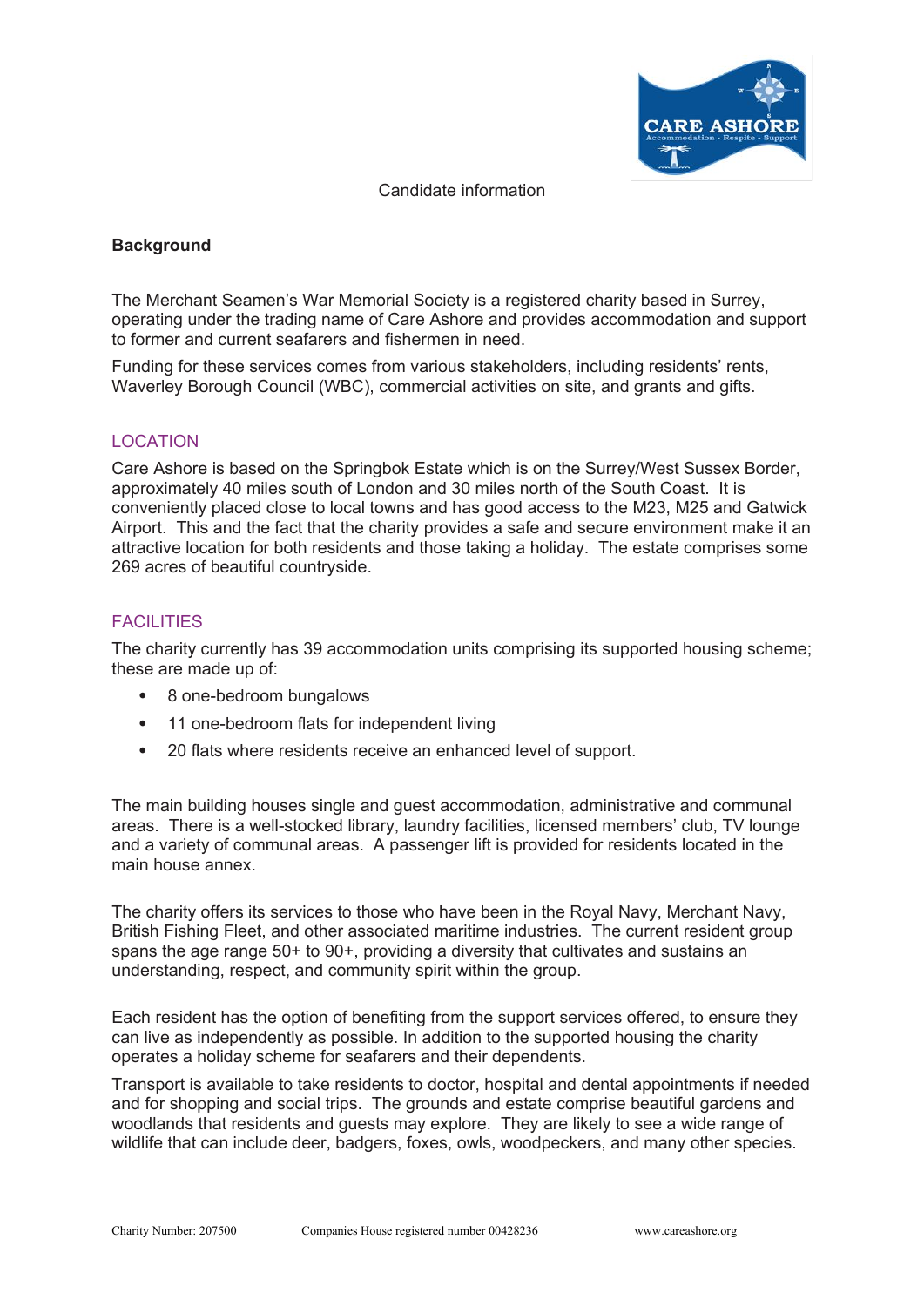# CARE ASHORE'S COMMERCIAL ACTIVITIES

In support of its charitable objectives the organisation manages several commercial activities that generate income to subsidise the cost of services offered to seafarers, and to support capital and renovation projects.

These activities include commercial and residential property rental, farm rental, camping and caravanning, fishing lake, clay pigeon shooting, and guest rooms. These commercial activities continue to be an essential part of the organisation's daily operations to raise income to support and enhance its charitable activities. Furthermore, not only do our commercial activities secure direct income, but also generate additional secondary income through donations from some, and volunteers coming forward to assist us with meeting our charitable aims and keeping costs down.

# CURRENT CONTEXT

The charity has worked hard in recent years to improve internal and external process, along with increasing its reputation both in the local community and within the wider seafaring sector. It was realised within this period that the existing name of the charity 'Care Ashore' was not appropriate as the charity does not provide care. The existing residents have chosen to rename the organisation 'The Springbok Mariners Trust'. It is hoped the rebrand and launch will happen shortly.

Moving forward, the aim is to ensure the long-term sustainability of the charity by generating income from the estate. A trading subsidiary has been established, Springbok Estates Limited ant will be launched at the same time as The Springbok Mariners Trust.

# TRUSTEE ROLES AND RESPONSIBILITIES

Please read in conjunction with 'The Essential Trustee – What You Need to Know' from the Charity Commission. A copy can be found here:

[https://www.gov.uk/government/publications/the-essential-trustee-what-you-need-to](https://www.gov.uk/government/publications/the-essential-trustee-what-you-need-to-know-cc3/the-essential-trustee-what-you-need-to-know-what-you-need-to-do)[know-cc3/the-essential-trustee-what-you-need-to-know-what-you-need-to-do](https://www.gov.uk/government/publications/the-essential-trustee-what-you-need-to-know-cc3/the-essential-trustee-what-you-need-to-know-what-you-need-to-do)

As a Trustee you will be ensuring that Care Ashore continues to provide first rate housing and support to former and current seafarers in need. Your role is to ensure the charity is run in line with its objects and vision and in a way that is compliant through good governance.

Below you will find details of the main duties of a trustee along with the attributes required.

# **Duties** (not limited to):

- With other trustees, you will ensure the Charity complies with its governing document, organisational law, and by any other relevant legislation or regulations.
- To make sure the Charity always pursues its objects as defined in its governing document.
- With other trustees, you must ensure that the Charity applies its resources exclusively for the benefit of its own objectives.
- You will contribute actively in Board meetings.
- You will support the CEO in setting and achieving the operational targets.
- You will always safeguard the values of the Charity.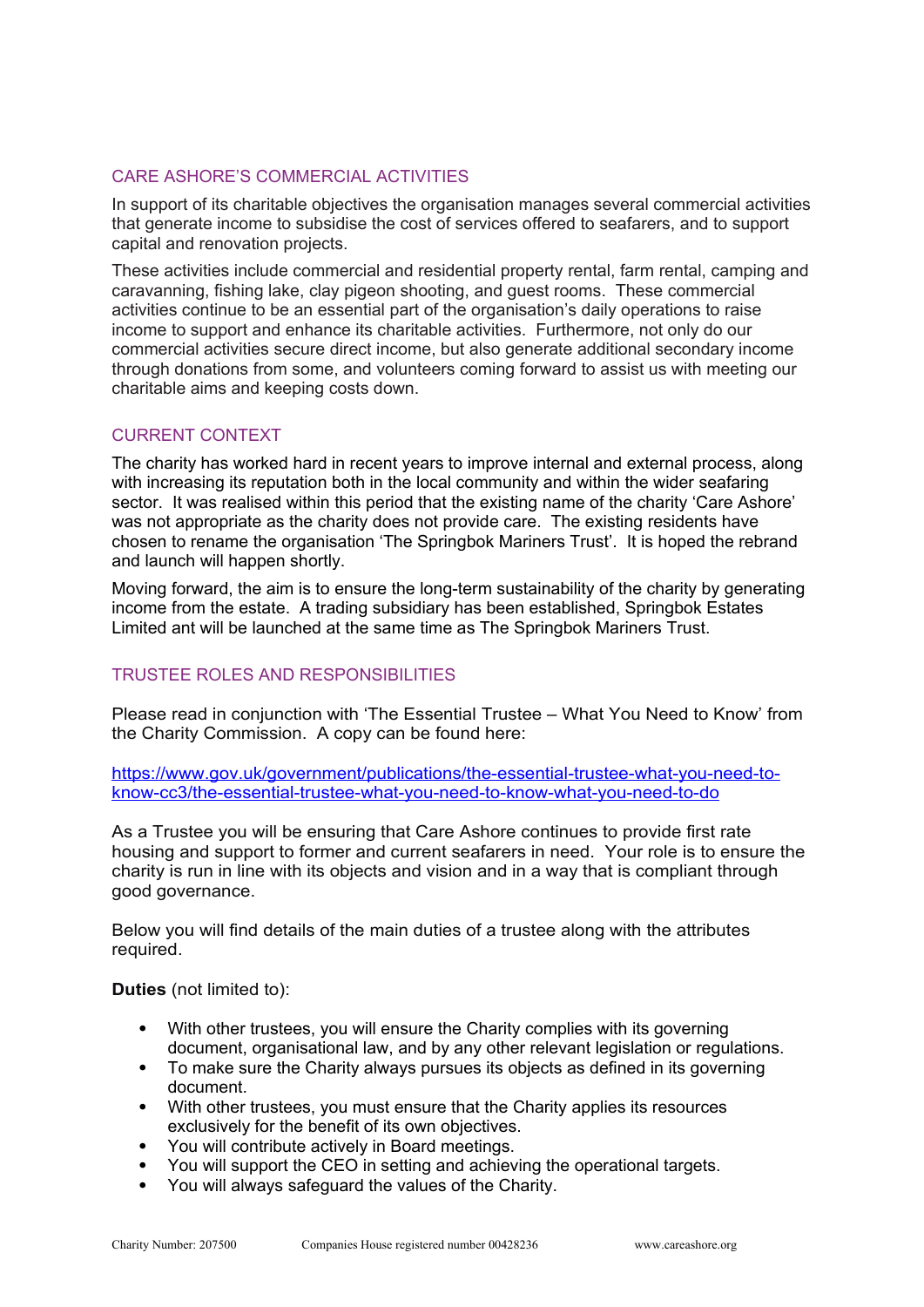- You may be required to represent the Charity at functions and meetings at times
- You will declare any conflicts of interest at the earliest opportunity.
- To be collectively responsible for the actions of the Charity and other trustees.
- You will support other trustees and staff team to achieve effective and efficient administration of the Charity.
- You commit to adhering to all organisational policies and procedures.
- Alongside other trustees, you will ensure that all financial processes are adhered to and that all financial management is in line with organisational and legal policies.
- You will use any knowledge, skills and/or experience to enhance the work of the organisation and to train/support the staff team and/or trustees.
- You are willing to attend meetings including sub-committees where appropriate regardless of location (travel expenses will be reimbursed)..
- You will remain updated in the field of seafaring including other accommodation providers and funders.

#### **Person Specifications**

- Integrity
- A commitment to the Charity and its values.
- An understanding and acceptance of the legal duties, responsibilities, and liabilities of trusteeship.
- The commitment to devote the time necessary to the duties of a trustee.
- Strategic vision
- The ability to think creatively
- The ability to work as part of a team but also to speak independently when appropriate.

Care Ashore an equal opportunity employer. All Trustee applicants will be considered without attention to race, colour, religion, sex, sexual orientation, gender identity, national origin, veteran, or disability status.

# LEVEL OF COMMITMENT

# **BOARD MEETINGS: (2 -3 HOURS)**

The Board of Trustees, in the normal course of business, will hold a board meeting bimonthly on site. In exceptional situations, those who are unable to attend physically will join the meeting via a Zoom call with permission from the Chair. There will be a standing agenda for each meeting. There may, of course be extraordinary board meetings called, should a specific need arise.

#### **SUB-COMMITTEES**

Each trustee will be asked to serve on at least one sub-committee, which usually meet quarterly.

The time commitment from the Trustees will be in the region of 8-10 hours per month  $- a$ little more for office bearers and those leading sub-committees.

# CODE OF CONDUCT